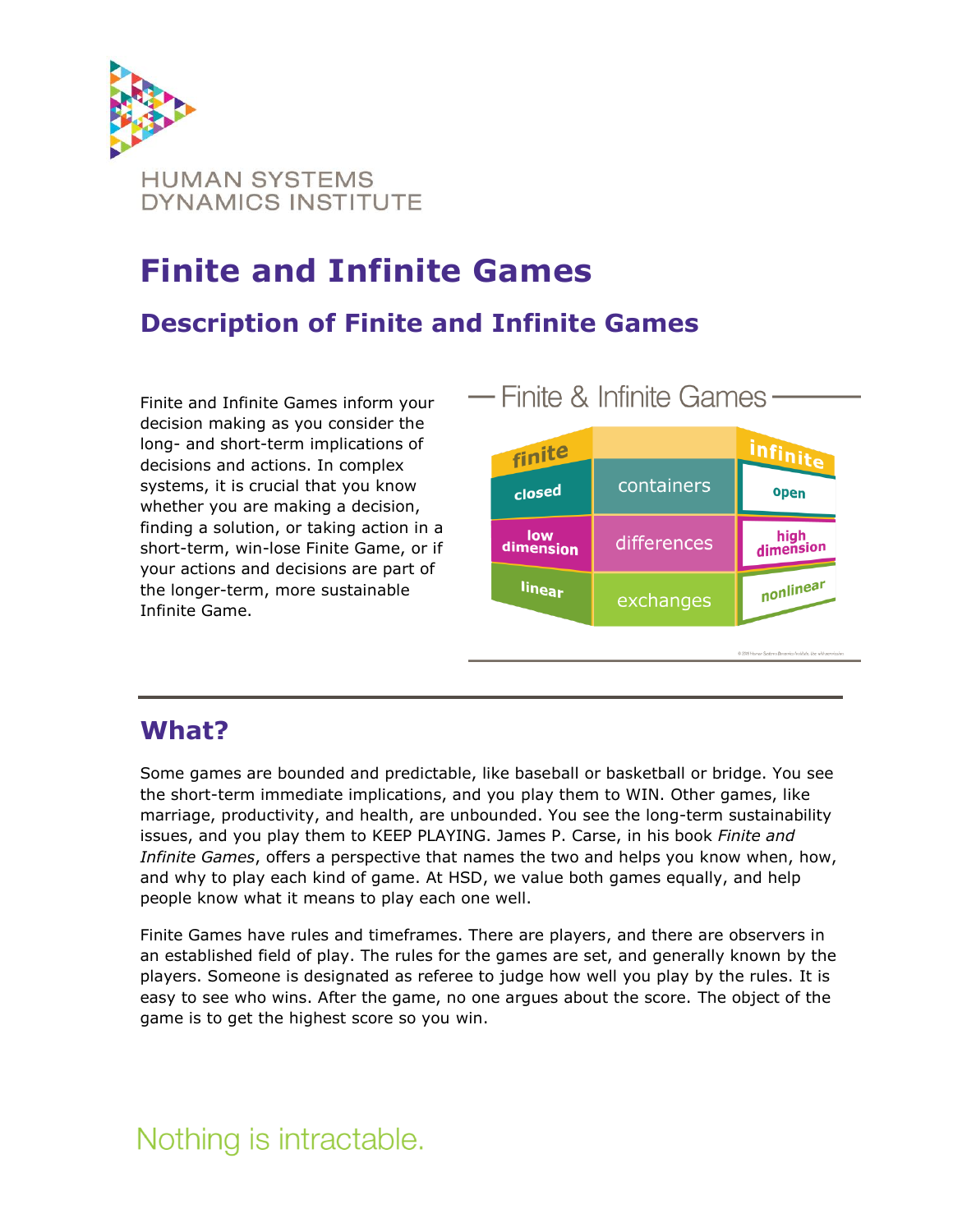Infinite Games, on the other hand, are more open and less defined. Everyone plays in an Infinite Game, and the field is not clearly defined. The rules of the game are not constant. They change all the time, and there are no external judges or referees. The players are accountable to themselves and each other for their behavior in the game. Ultimately, the rules of the game are devised to keep the game going—infinitely.

## **So What?**

While many models, methods, and approaches teach you how to play Finite Games, HSD focuses on strategies to thrive in the uncertainty of the Infinite Game. In 2013, Eoyang and Holladay described the nature of complex systems as being open to multiple forces, high dimension, and nonlinear. Those very characteristics make systems complex and call for the open, responsive, iterative nature of Infinite Games to set conditions for resilience and sustainability.

People, teams, and organizations engage in Finite Games to establish processes and procedures when certainty is necessary and possible. In uncertainty and chaos, people have to plan for and play Infinite Games. In fact, all Finite Games are played within the context of the Infinite Games.

- ► Arranging your schedule for a 30-minute walk each day is a Finite Game that contributes to the Infinite Game of lifetime attention and work to maintain a healthy life.
- ► Employee compensation and recognition of short-term performance goals are Finite Games that contribute to the Infinite Game of ensuring that employees are clear about their roles and the contributions they make to the organization's success.
- ► Household chores that are checked off the list each day are Finite Games in the Infinite Game of a relationship built on shared responsibility and respect.

#### **Now What?**

Use Finite and Infinite Games in your next sticky issue to:

- ▶ Be clear about short-term and long-term outcomes, impacts.
- ► Understand the dynamics that shape the patterns of choice and behavior.
- ► Take wise action to move toward greater coherence and sustainability.

# Nothing is intractable.

Finite and Infinite Games 14MAY16 Page 2 of 5

©2016.Human Systems Dynamics Institute. Use with permission.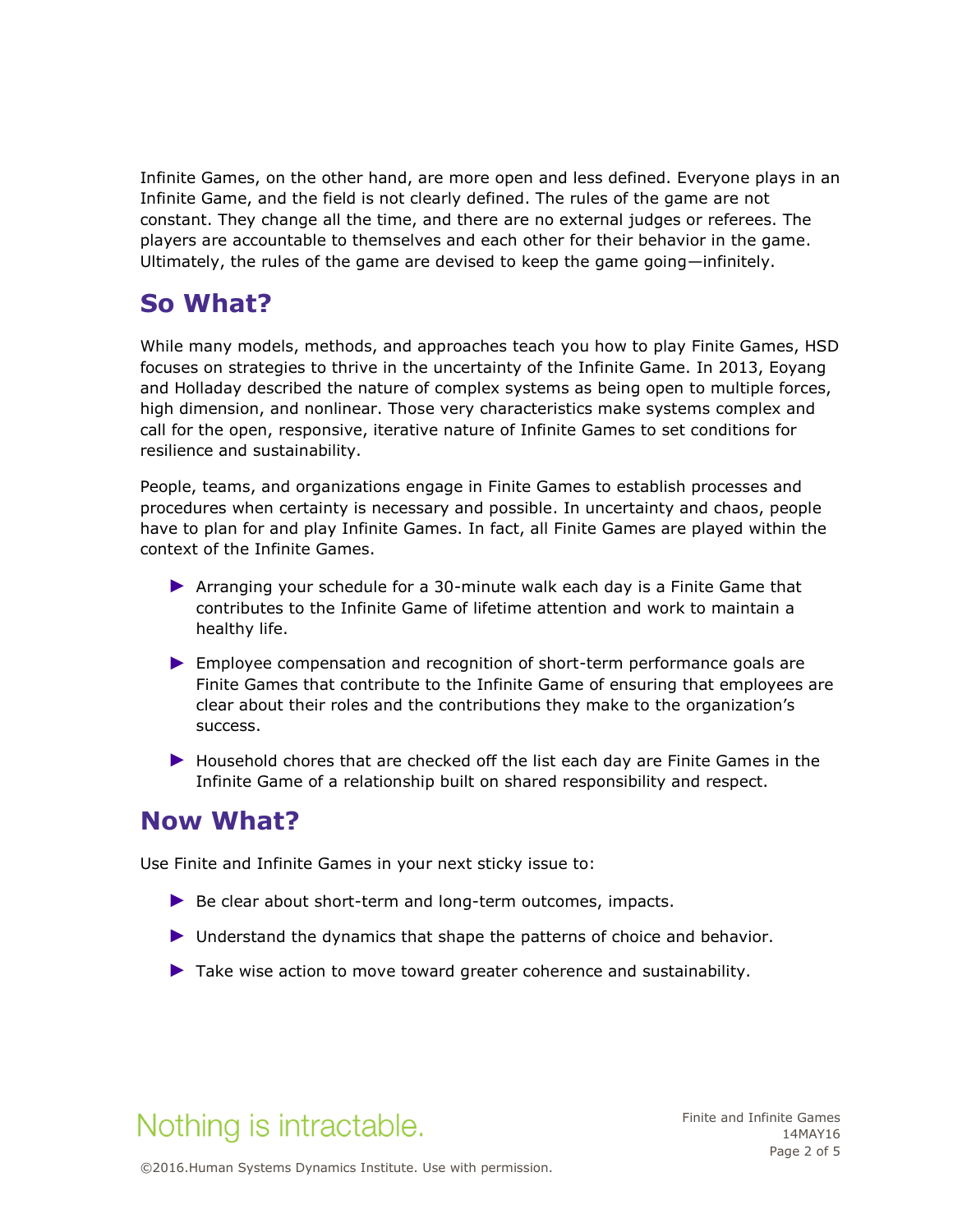

# **Finite and Infinite Games**

## **What is the Purpose of Finite and Infinite Games?**

As our world becomes more complex—more boundless, more diverse, and more interconnected we must learn to play a different game.

A Finite Game can be described by the usual sports analogies. There is a clear field of play. The game is bounded in time. There are consistent and well known rules, with some sort of referee or judge to ensure compliance. Players are clearly distinguished from observers; colleagues are distinguished from competitors.



There is a focus on some way to keep score because the point of the game is to win.

Until recently these rules could work well enough for companies and organizations, for communities and neighborhoods, and for families and individuals. In business, consider an example of a hostile takeover. CEOs and supervisors created the game plan and gave others their instructions. The field of play was the market of competition or the courtrooms of negotiations. The games were bounded by time and financial constraints, or by market sector. The rules were set by external regulatory systems and watched over by lawyers and industry watchdogs. The players were the CEOs, other executives, and Boards of Directors, while employees, stakeholders, and customers were observers. Each "team" involved in the takeover was clearly identified, and the game played out until the winner either took over the other company or avoided being taken over. Whichever side wins, there remains the task of "cleaning up" the mess left by the game.

While that Finite Game might work for the details of such a deal, there are other factors today that call for another more Infinite Game that responds to the complexity of the twenty-first century landscape. In today's global economy, that level of merger in business calls for understanding of the Infinite Game:

# Nothing is intractable.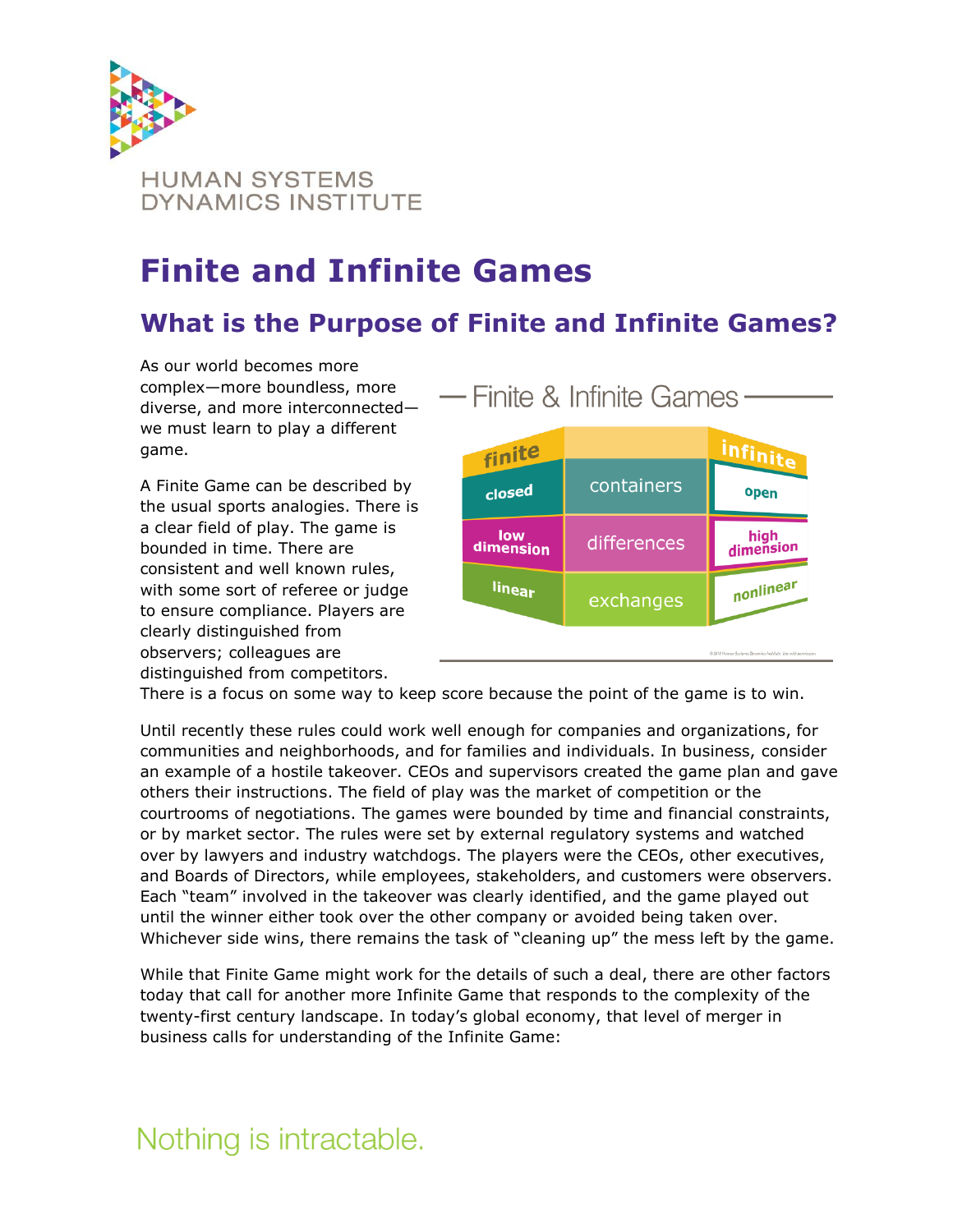- ► There are multiple fields of engagement, many of them not clearly defined, and a move in one field can have impact on other fields of play.
- ► The decisions you make and action you take are influenced by change over a long history or what is happening in an instant.
- ► Rules of engagement change often and unexpectedly and are context specific. No "one size fits all" engagements will work in such a game.
- ► Competitors can be partners, and partners can sometimes compete.
- ► Measures of success are many and varied, and constantly evolving.
- ► The primary purpose of the game is to keep playing.

When you consider that same hostile takeover, considering your actions in light of Infinite Games invites you to consider the long-term impacts of every move, to consider the strategy in a different light, and to pay attention to the risks and benefits you may be leaving in the wake.

#### **So What Does It Mean to Play an Infinite Game?**

Playing the Infinite Game requires a different set of skills, attitudes, and knowledge than those that brought you success in the Finite Games of the past. It requires you to build *adaptive capacity,* a unique and powerful ability to see the emerging and dominant patterns around you, understand those patterns in ways that inform wise action, and influence those patterns at all scales of your system. These skills include analyzing incoming information from multiple perspectives, using a variety of qualitative and quantitative tools, relying on both your rational and intuitive understandings to find your next wise action. Ultimately you have to attend to the system's response so that your next cycle of inquiry and action are informed by the outcomes of previous cycles.

Understanding Finite and Infinite Games reveals useful observations about playing in complex systems.

- ► You can play a Finite Game inside and Infinite one, but not the other way around.
- ► Communities are more likely to play Infinite Games than organizations are, because firms are usually bound by a corporate identity, focused on profits, and driven by more simple reporting relationships. Most communities have few if any of these constraints.
- ▶ Infinite Games rely on trust, courage, and adaptability, while Finite Games depend on strength, skill, and control.
- ► Human systems are always involved in Infinite Games, but sometimes it makes sense to play them as if they were Finite.

# Nothing is intractable.

Finite and Infinite Games 14MAY16 Page 4 of 5